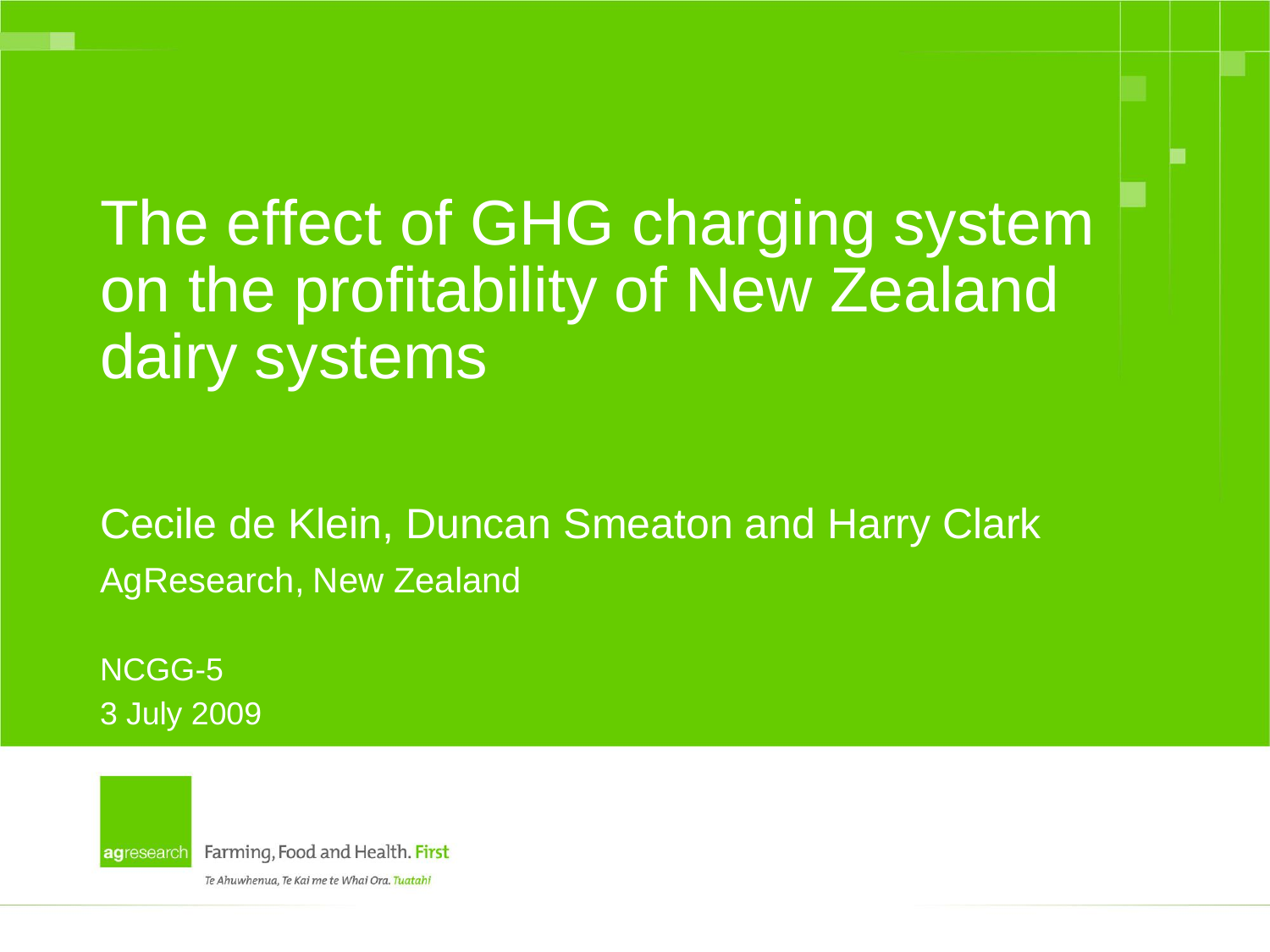#### **Overview**

- Background GHG profile
	- Objective of study

Approach – Case study farm

– Optimised through modelling

agreseard

– Three charging systems

Results – Effect of charging systems on profit – Effect of systems on GHG intensity

**Conclusions**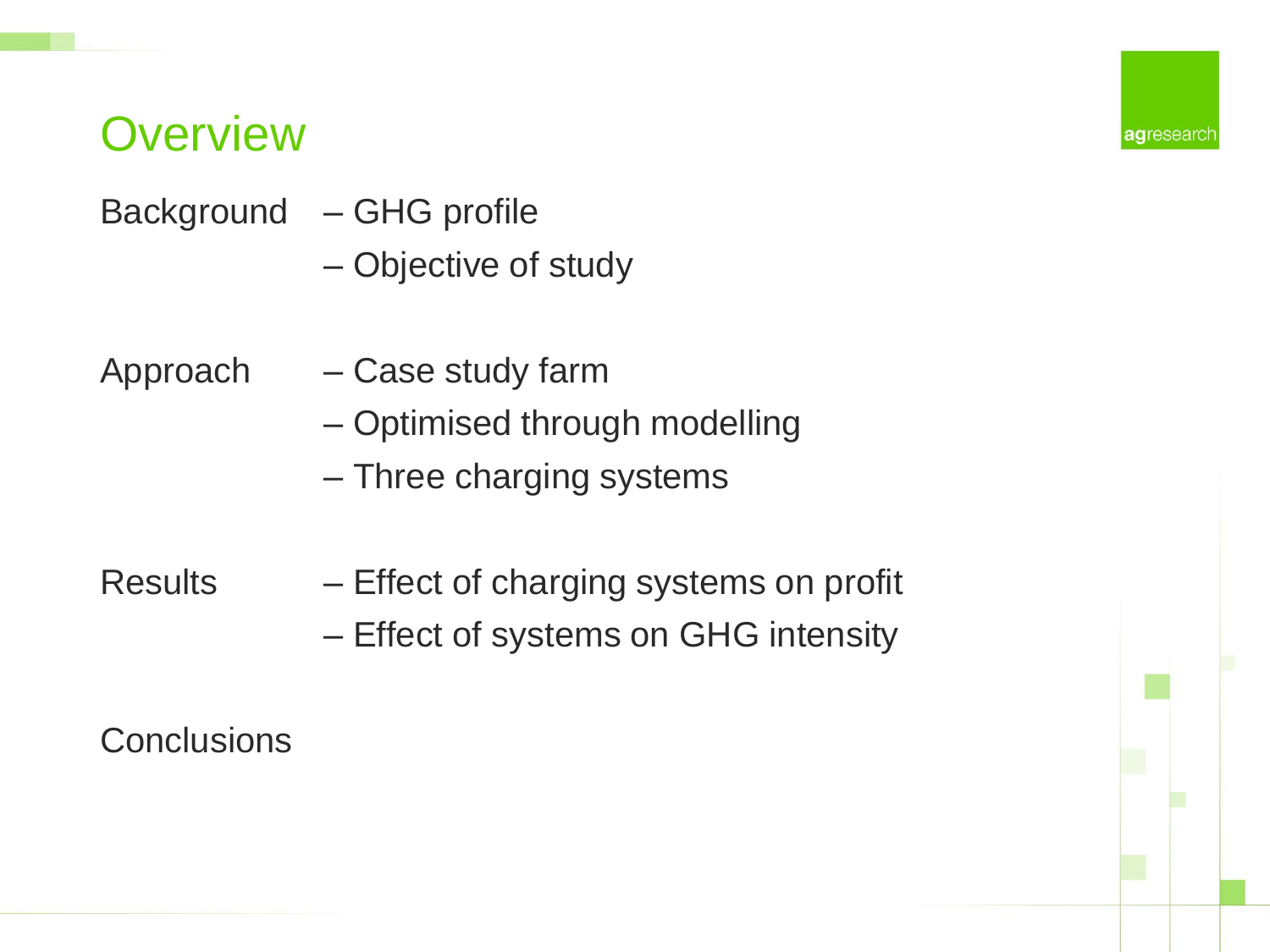# Background – GHG profile



- Agriculture ~ 50% of total emissions
	- 2/3 methane
	- 1/3 nitrous oxide
- New Zealand's Kyoto target is to limit emissions to 1990 levels



- Total emissions 26% above 1990
- Agricultural emissions 15% above 1990

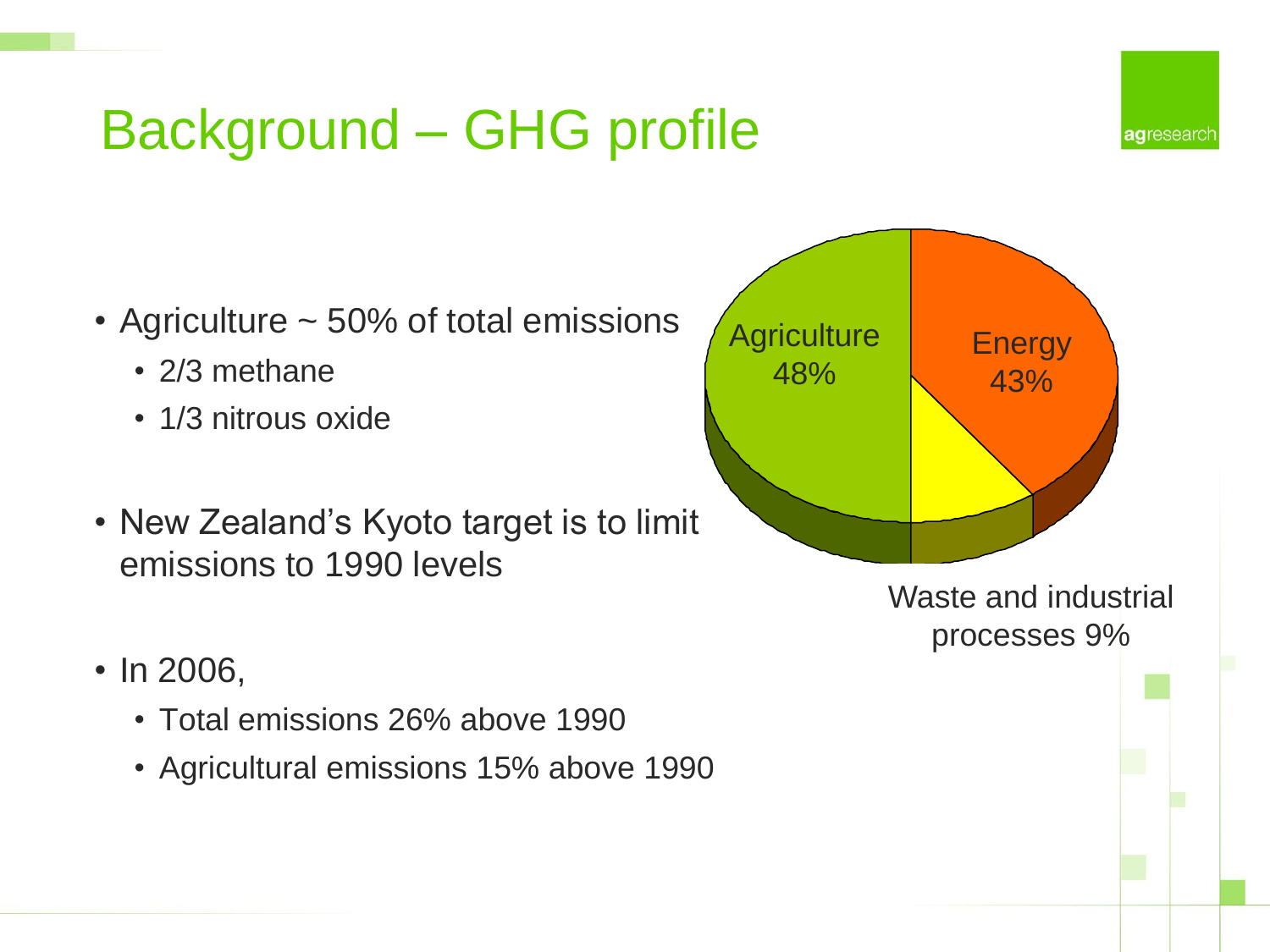## Background – ETS

- New Zealand is considering Agricultural Emissions Trading Scheme
	- Originally planned to start 2013, but currently under review
- Technical Advisory Group appointed to consider ETS options
	- Transaction costs, ease of implementation, equitability, verification, compliance, encouraging mitigations
- Point of obligation
	- Processors straightforward, less costly
	- Farmers complex, but more incentive to change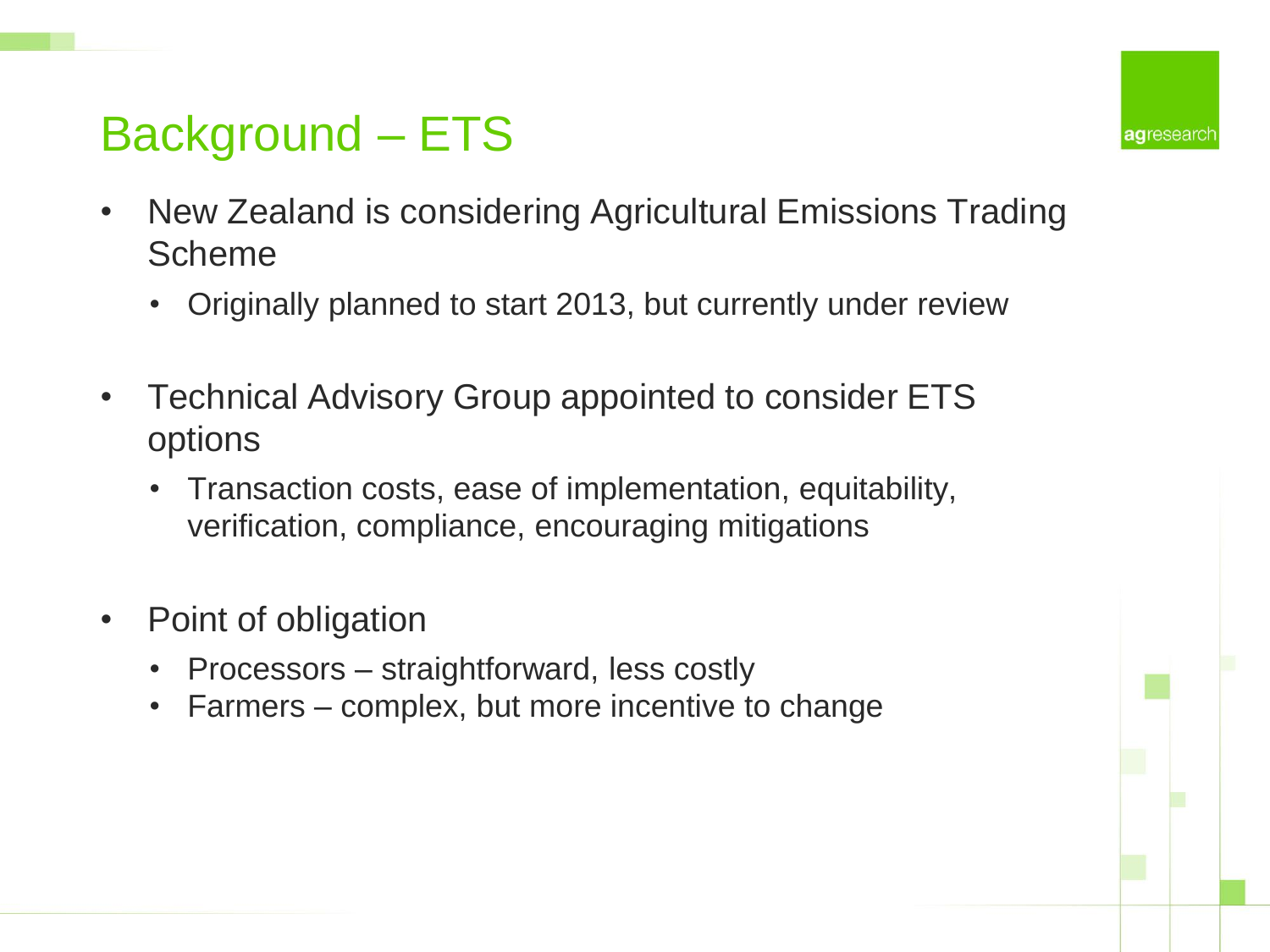#### Background – Aim of study

**ag**researd

- Aim of this study
	- to assess the effect of different GHG charging systems on the profitability and likely management choices of a case study dairy farm
- **Hypothesis** 
	- more complex charging system will provide farmers with more incentive to change to more efficient systems
- **Conclusion** 
	- At current pricing levels more complex GHG charging systems did not provide more incentives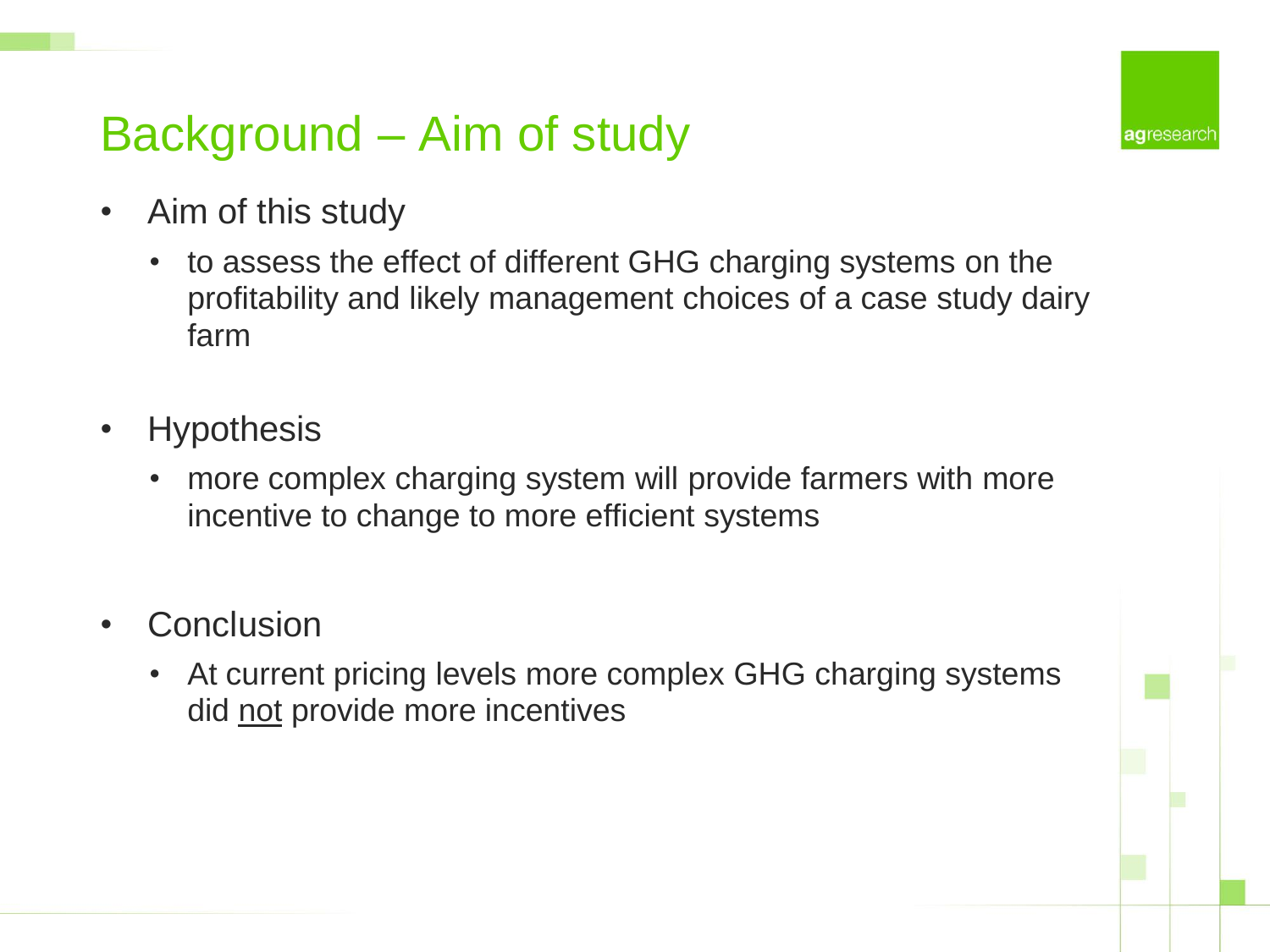# Approach

- Case study farm:
	- 3 cows/ha
	- 330 kg Milk Solids/cow ~ 3900 L milk/cow
	- 120 kg N fertiliser/ha
	- average genetic merit
- UDDER modelling scenarios to optimise a case study dairy farm for profit
	- Change cow numbers, N fertiliser, imported feed and/or genetic merit
	- I.e. scenarios only included efficiency options farmers can adopt now; GHG mitigation technologies not included
- Assess impact on profit of different GHG charging systems Tier 0: No charge Tier 1: Charge per unit milk Tier 2: Charge per unit product and animal numbers Tier 3: Charge per unit DM intake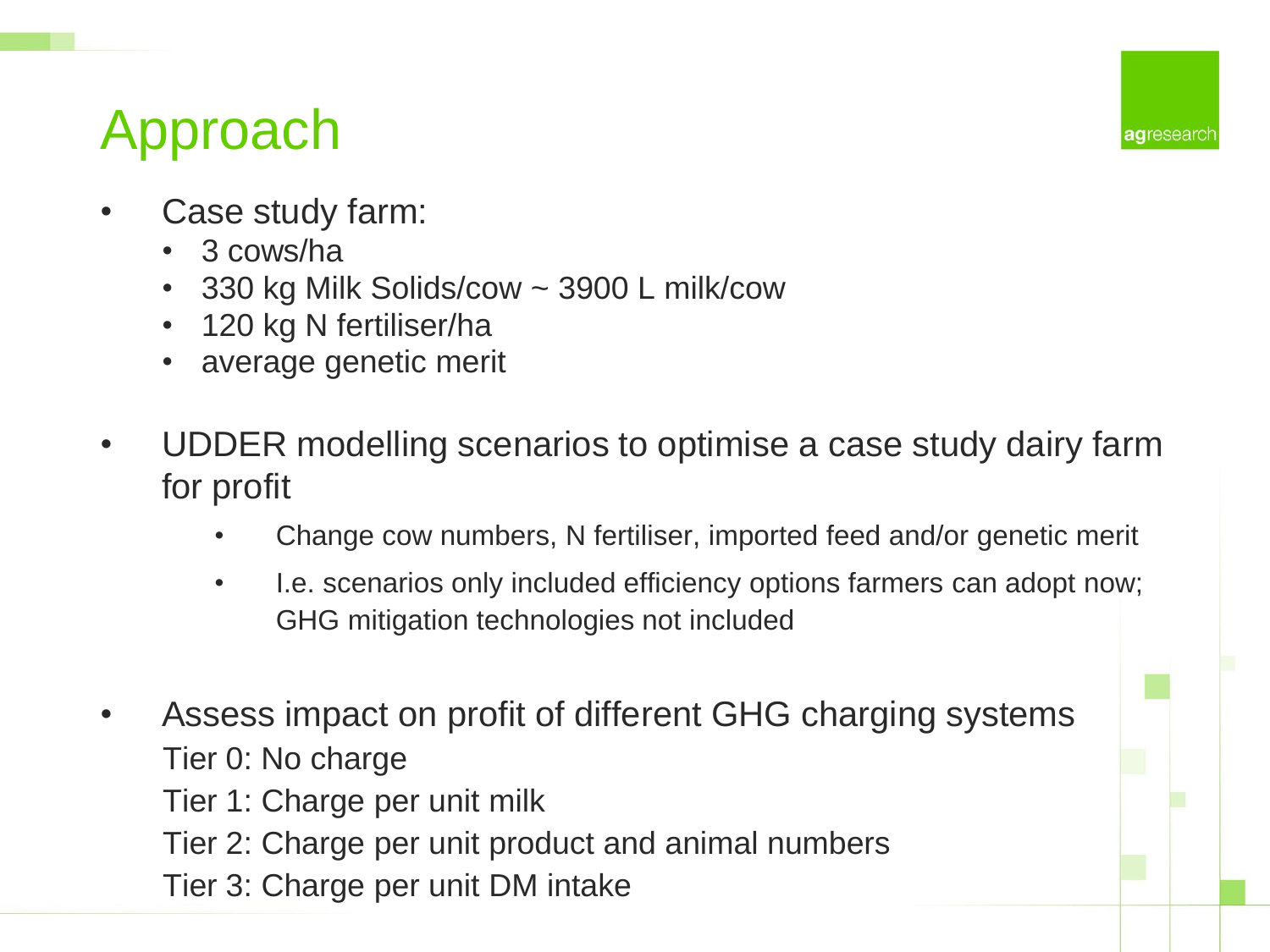## Approach

Tier 1: GHG charge/kg milk solid (MS)

= Total NZ dairy emissions/total MS production

agresear

 $= 11.2$  t CO2 eq./kg MS

Tier 2: GHG charge/(kg MS and cow numbers)  $= (a_{CH4} + b_{N2O}) \cdot \text{MS} + (c_{CH4} + d_{N2O}) \cdot \text{number of cows}$ Where *a*, *b*, *c* and *d* are constants determined from national

inventory calculations with and without milk production

Tier 3: GHG charge/DM intake (DMI)  $=(g CH<sub>4</sub> + g N<sub>2</sub>O)/kg DMI$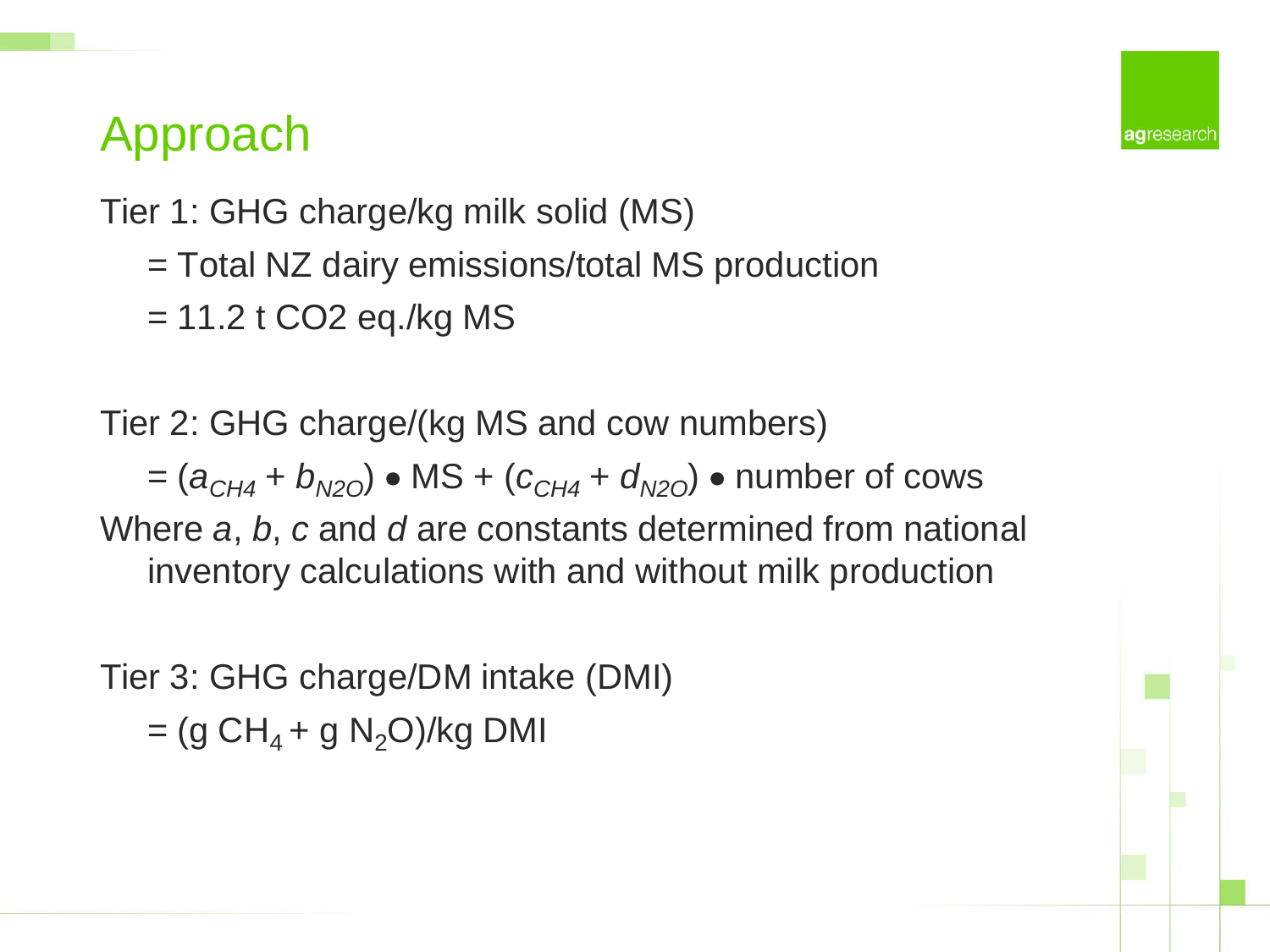## Approach

Tier 3: GHG charge/DM intake (DMI)  $=(g CH<sub>4</sub>+ g N<sub>2</sub>O)/kg DMI$ 

Where,  $g CH_{4}/DMI = 21.6$  (from national inventory)  $g N<sub>2</sub>O/DMI = N<sub>2</sub>O/DMI$  for base farm

For base farm:

N excreta = DMI intake (Udder)  $\bullet$  N content (Inventory) – N retention (OVERSEER)

 $N_2O$  excreta and fert = (N excreta + N fert)

 $\bullet$  (direct EF + N loss fractions  $\bullet$  indirect EFs)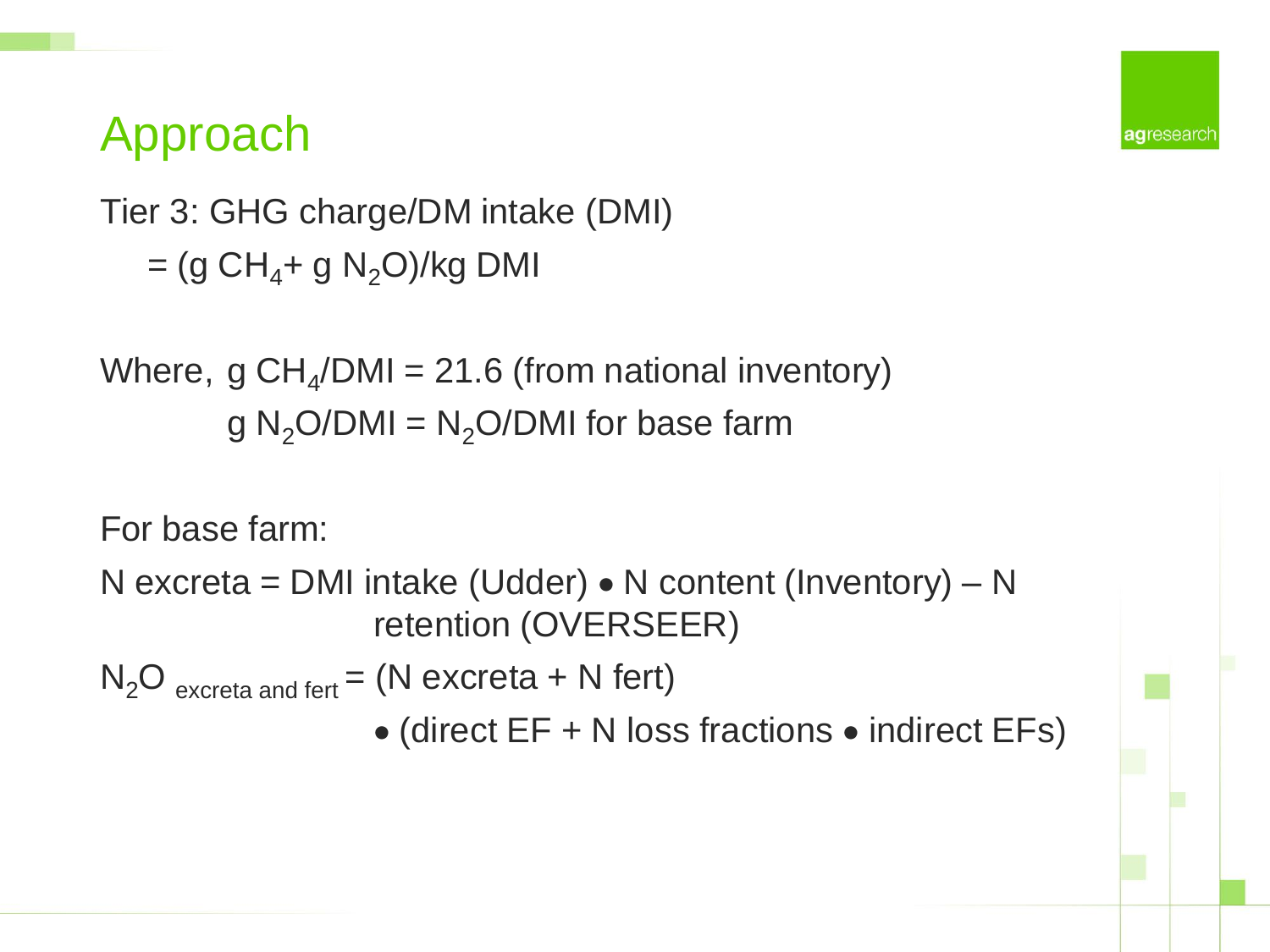#### Relative profit ranking

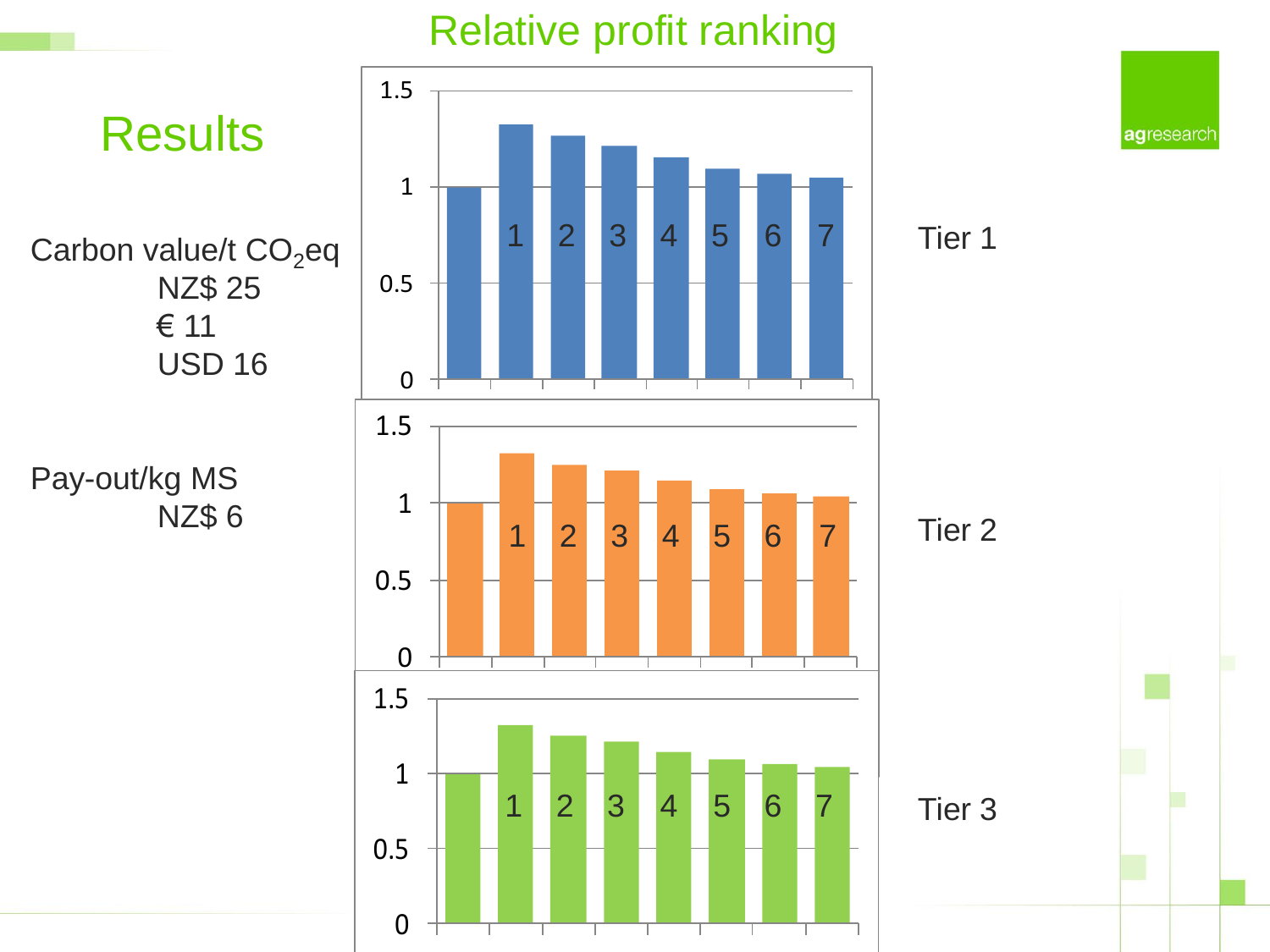#### Relative profit ranking



agresearch

Tier 1

Tier 2

Tier 3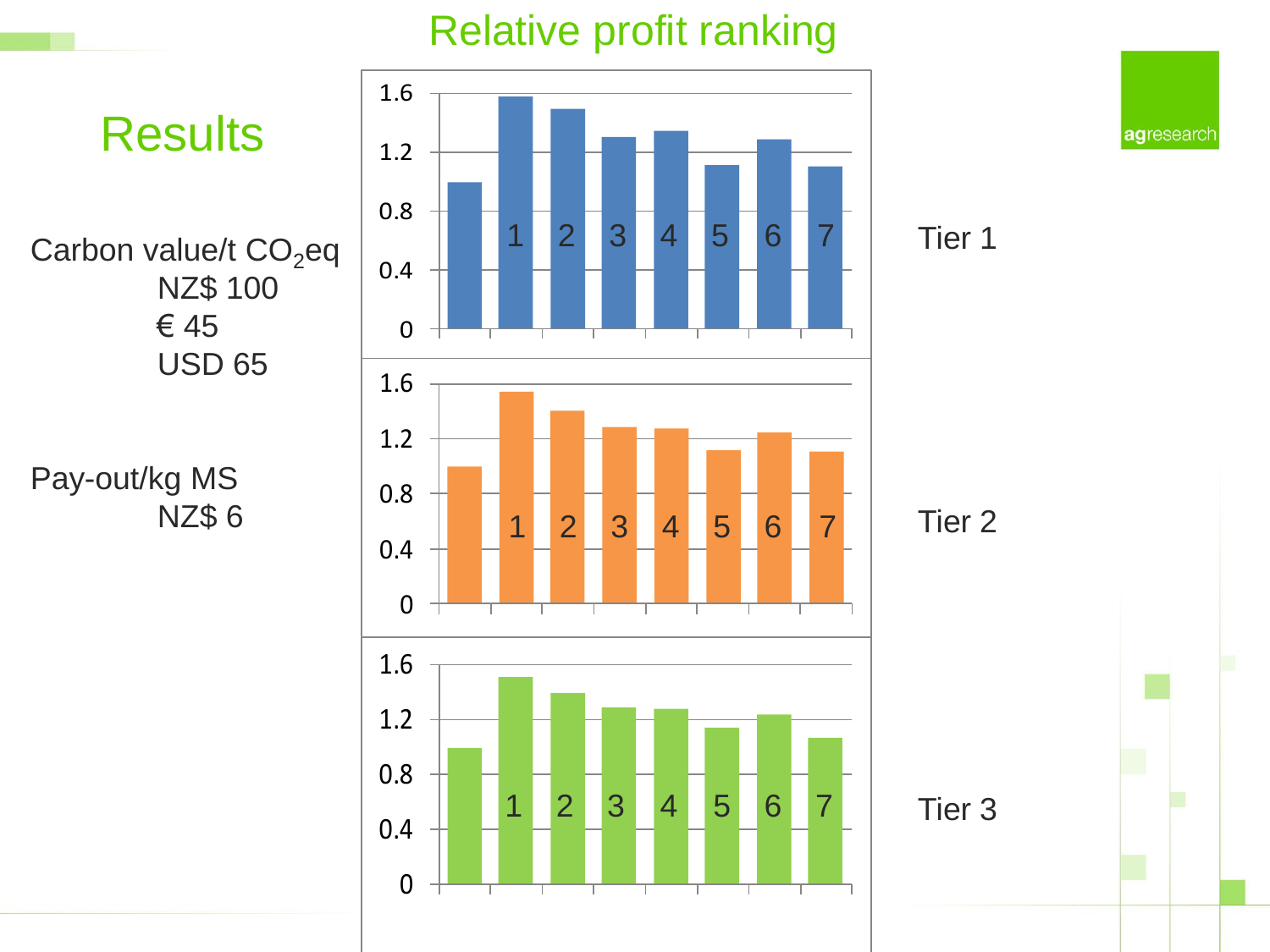